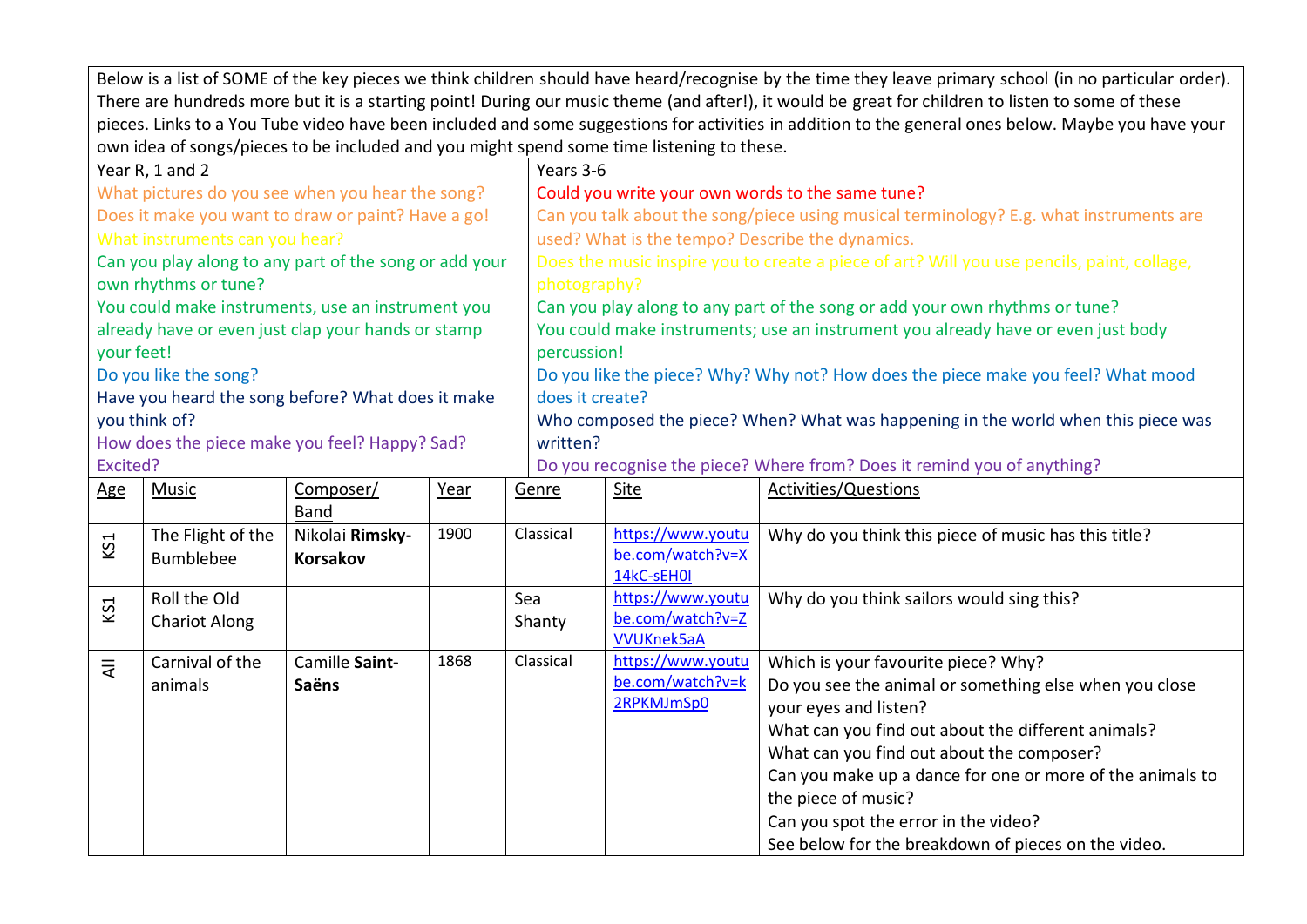| $\overline{4}$  | Dance of the<br>sugar plum fairy                           | Pyotr Ilyich<br><b>Tchaikovsky</b>   | 1892    | Classical                        | https://www.youtu<br>be.com/watch?v=<br>Wz f9B4pPtg        |                                                              |
|-----------------|------------------------------------------------------------|--------------------------------------|---------|----------------------------------|------------------------------------------------------------|--------------------------------------------------------------|
|                 | (from The<br>Nutcracker)                                   |                                      |         |                                  |                                                            |                                                              |
| $\overline{4}$  | Dance of the<br>Little Swans<br>(from Swan<br>Lake)        | Pyotr Ilyich<br><b>Tchaikovsky</b>   | 1875    | Classical                        | https://www.youtu<br>be.com/watch?v=X<br>d2nTXsivHs        |                                                              |
| $\bar{z}$       | The Blue<br>Danube                                         | Johann Strauss<br>$\mathsf{I}$       | 1866    | Classical                        | https://www.youtu<br>be.com/watch?v=c<br><b>KkDMiGUbUw</b> | Where is the Danube?                                         |
| $\overline{4}$  | Scarborough<br>Fair                                        |                                      |         | Traditional<br>folk song         | https://www.youtu<br>be.com/watch?v=-<br>Jj4s9I-53g        |                                                              |
| ₹               | A Million<br>Dreams (from<br>The Greatest<br>Showman)      | Benj Pasek and<br><b>Justin Paul</b> | 2017    | Show tune/<br>Musical<br>Theatre | https://www.youtu<br>be.com/watch?v=p<br>SQk-4fddDI        | What other songs from musicals do you like?                  |
| ₹               | In the Hall of<br>the Mountain<br>King (from Peer<br>Gynt) | <b>Edvard Grieg</b>                  | 1875    | Classical                        | https://www.youtu<br>be.com/watch?v=e<br>VRGZ2ag9tk        | Find out about the story of Peer Gynt.                       |
| $\overline{4}$  | <b>UK National</b><br>Anthem                               |                                      |         |                                  | https://www.youtu<br>be.com/watch?v=G<br>9eK9fWUb3s        |                                                              |
| $\bar{z}$       | Canon in D                                                 | Johann<br><b>Pachelbel</b>           | c. 1700 | Classical                        | https://www.youtu<br>be.com/watch?v=N<br>IprozGcs80        |                                                              |
| $\overline{a}$  | <b>Chariots of Fire</b>                                    | Vangelis                             | 1981    | Electronic,<br>film score        | https://www.youtu<br>be.com/watch?v=3<br>pQlRZZ9NMs        |                                                              |
| KS <sub>2</sub> | Four seasons                                               | Antonio Vivaldi                      | 1723    | Classical                        | https://www.youtu<br>be.com/watch?v=G<br>RxofEmo3HA        | All four seasons on one video - which ones do you recognise? |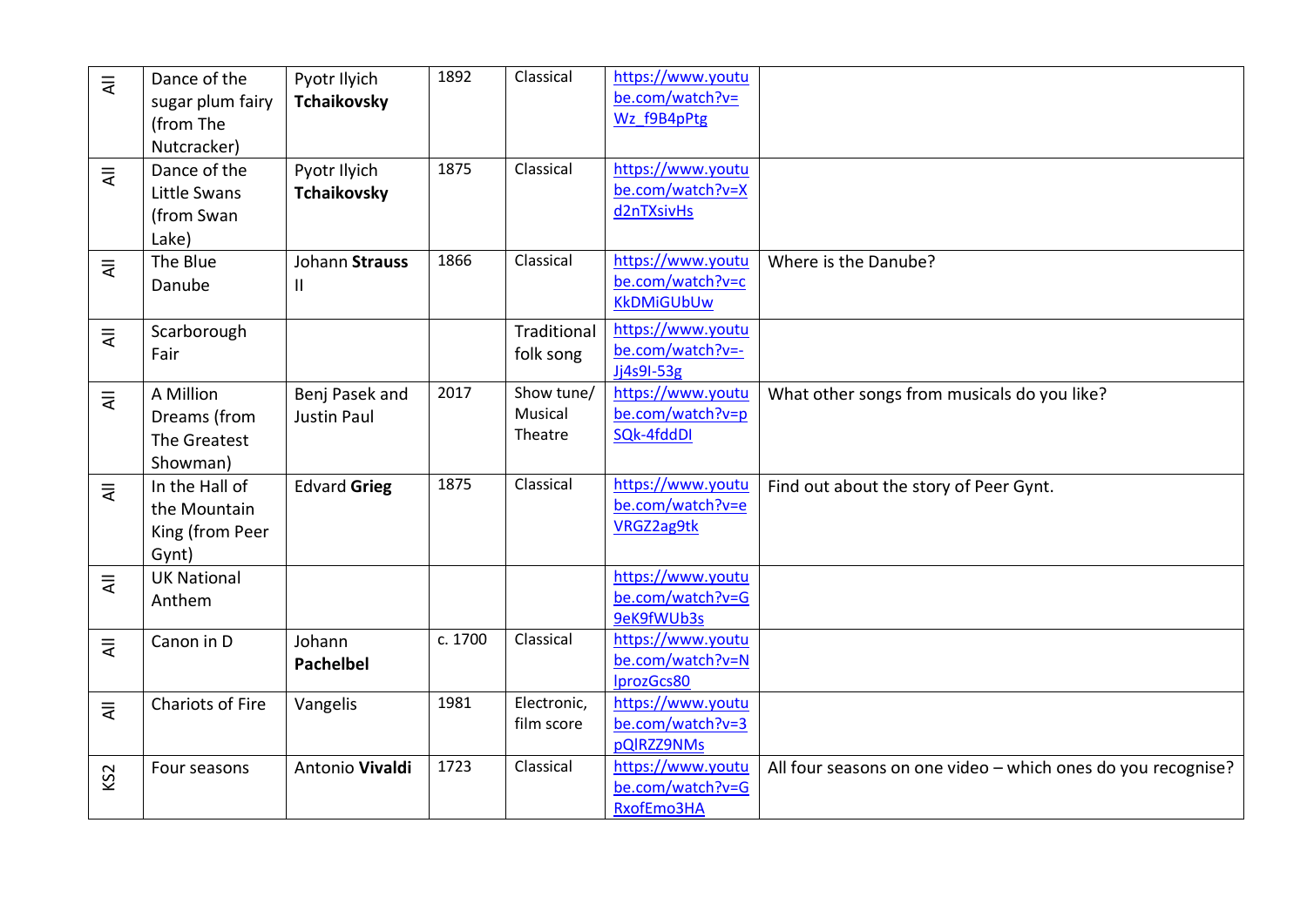| KS <sub>2</sub> | Für Elise             | Ludwig van           | 1810 | Classical | https://www.youtu                     |                                             |
|-----------------|-----------------------|----------------------|------|-----------|---------------------------------------|---------------------------------------------|
|                 |                       | <b>Beethoven</b>     |      |           | be.com/watch?v=C                      |                                             |
|                 |                       |                      |      |           | DYpilXFA4U                            |                                             |
| KS <sub>2</sub> | Eine Kleine           | Wolfgang             | 1787 | Classical | https://www.youtu                     |                                             |
|                 | Nachtmusik            | Amadeus              |      |           | be.com/watch?v=Q                      |                                             |
|                 |                       | <b>Mozart</b>        |      |           | b jQBgzU-I                            |                                             |
|                 | Rondo Alla            | Wolfgang             | 1783 | Classical | https://www.youtu                     |                                             |
| KS <sub>2</sub> | Turca                 | Amadeus              |      |           | be.com/watch?v=n                      |                                             |
|                 |                       | <b>Mozart</b>        |      |           | qGA5rjLxT8                            |                                             |
|                 | The Planets           | <b>Gustav Holst</b>  | 1916 | Classical | https://www.youtu                     | Particularly Mars (first piece)             |
| KS <sub>2</sub> |                       |                      |      |           | be.com/watch?v=Is                     | Research the planets and crate a fact-file. |
|                 |                       |                      |      |           | ic2Z2e2xs                             |                                             |
|                 | Proud                 | <b>Heather Small</b> | 2000 | Pop R&B   | https://www.youtu                     |                                             |
| KS <sub>2</sub> |                       |                      |      |           | be.com/watch?v=-                      |                                             |
|                 |                       |                      |      |           | 4szP49 HKE                            |                                             |
| KS <sub>2</sub> | Mr Blue Sky           | Electric Light       | 1977 | Pop rock  | https://www.youtu                     |                                             |
|                 |                       | Orchestra (ELO)      |      |           | be.com/watch?v=G                      |                                             |
|                 |                       |                      |      |           | 8dsvclf3Tk                            |                                             |
| KS <sub>2</sub> | Wuthering             | Kate Bush            | 1978 | Pop rock  | https://www.youtu                     |                                             |
|                 | Heights               |                      |      |           | be.com/watch?v=-                      |                                             |
|                 |                       |                      |      |           | 1pMMIe4hb4                            |                                             |
| KS <sub>2</sub> | Imagine               | John Lennon          | 1971 | Pop rock  | https://www.youtu                     |                                             |
|                 |                       |                      |      |           | be.com/watch?v=Y                      |                                             |
|                 |                       |                      |      |           | kgkThdzX-8                            |                                             |
| KS <sub>2</sub> | <b>Take Five</b>      | Dave Brubeck         | 1959 | Jazz      | https://www.youtu                     |                                             |
|                 |                       |                      |      |           | be.com/watch?v=t                      |                                             |
|                 |                       |                      |      |           | T9Eh8wNMkw                            |                                             |
| KS <sub>2</sub> | <b>Bridge Over</b>    | Simon and            | 1970 | Pop/folk  | https://www.youtu<br>be.com/watch?v=4 |                                             |
|                 | <b>Troubled Water</b> | Garfunkel            |      |           | G-YQA bsOU                            |                                             |
|                 |                       |                      |      |           |                                       |                                             |
| KS <sub>2</sub> | Layla                 | <b>Eric Clapton</b>  | 1971 | Classic   | https://www.youtu                     |                                             |
|                 |                       |                      |      | Rock      | be.com/watch?v=T                      |                                             |
|                 |                       |                      |      |           | ngViNw2pOo                            |                                             |
| KS <sub>2</sub> | <b>Back in Black</b>  | AC/DC                | 1980 | Rock      | https://www.youtu                     |                                             |
|                 |                       |                      |      |           | be.com/watch?v=p                      |                                             |
|                 |                       |                      |      |           | AgnJDJN4VA                            |                                             |